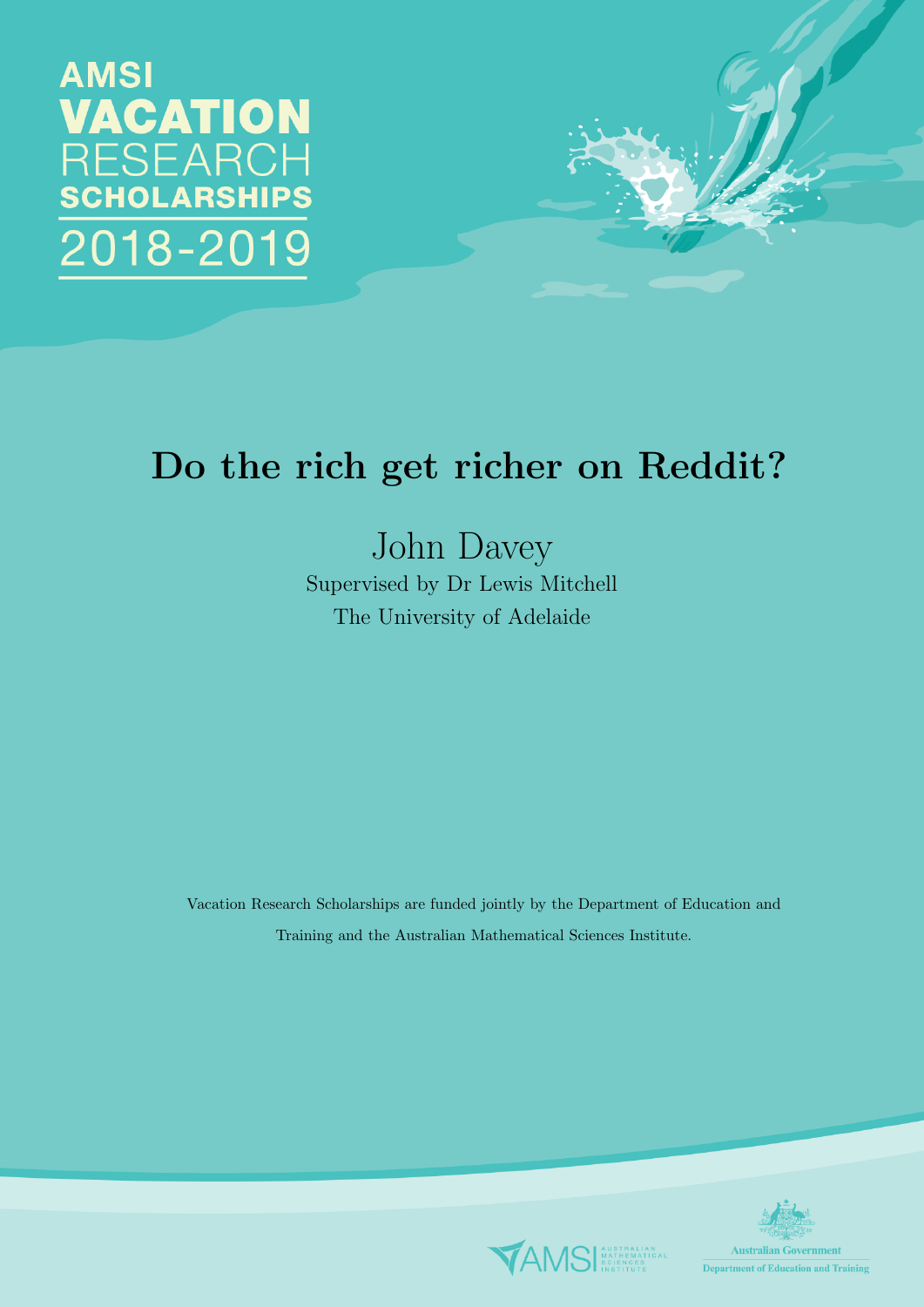

#### Abstract

The Matthew Effect is the widely observed and well documented phenomenon, often colloquially known by the adage "the rich get richer". Previous research has identified the Matthew Effect in a wide range of contexts, including scientific collaboration networks, the internet, the making of new friends, population size, city growth and the most common English words and phrases, among others. This project established strong evidence to suggest the existence of the Matthew Effect in the scores of submissions and comments on the website Reddit, via analysis of data from the Reddit API and other massive data dumps.

### 1 Introduction

Our main goal in this project will be to establish the existence of the Matthew Effect in the scores of Reddit submissions and comments. Before we can achieve this, however, we must discuss both the Matthew Effect and Reddit.

#### 1.1 The Matthew Effect / Preferential Attachment

"The rich get richer and the poor get poorer" is a common phrase used to describe the phenomenon where the ease of gaining more of a certain quantity grows as the current size of the quantity increases. In mathematics, this idea is captured by the Matthew Effect (or, in network science: Preferential Attachment).

To establish the existence of the Matthew Effect in some quantity, two considerations need to be made. First, if x is the quantity of interest, then we need the distribution of x to follow a power-law (or at least a similar heavy-tailed distribution), i.e. the probability density function (pdf) of x,  $p(x)$ , satisfies

$$
p(x) \propto x^{-\beta}
$$

for  $\beta \in \mathbb{R}_{>0}$ . Provided that this condition holds, we will also need to show that if y is an individual realisation of the quantity of interest, then the rate of change in  $y$  is proportional to the size of  $y$ , i.e.

$$
\frac{\Delta y}{\Delta t} = A(t)y^{\gamma}
$$

for some constant  $\gamma \in \mathbb{R}_{>0}$  and some time dependent factor  $A(t)$  [\[3\]](#page-15-0). Here  $\frac{\Delta y}{\Delta t}$  is an approximate rate of change in y taken over a suitably small time step  $\Delta t$ .

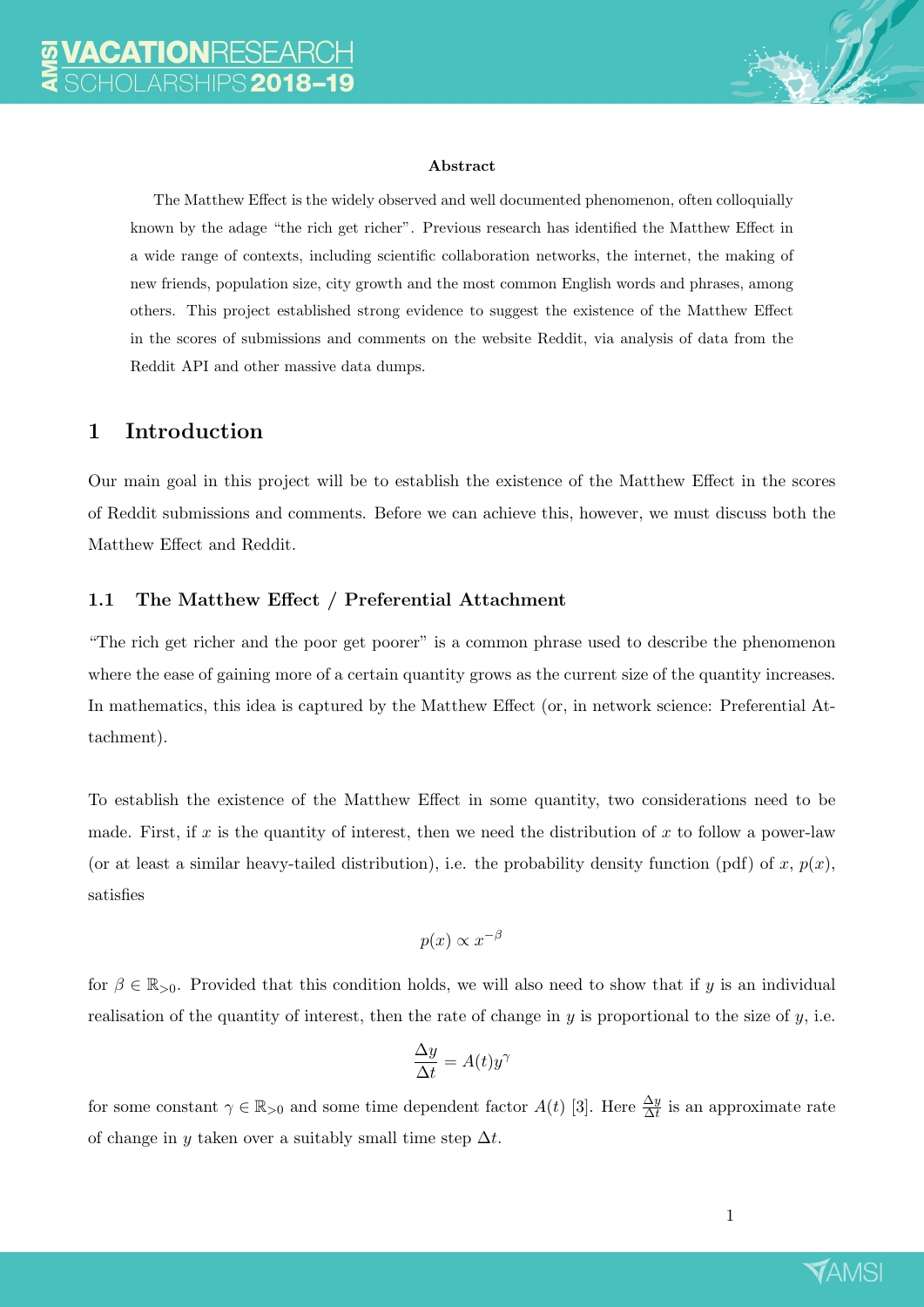

The value of  $\gamma$  is used to classify the nature of the preferential attachment present in the quantity. If  $\gamma = 1$  then we say that the quantity displays *linear* preferential attachment, whereas  $\gamma < 1$  indicates sublinear preferential attachment (which is largely similar to linear preferential attachment), and  $\gamma > 1$  suggests superlinear preferential attachment (which favours the growth of 'super-hubs' in the quantity) [\[3\]](#page-15-0).

#### 1.1.1 More information on power-laws

We will also briefly discuss two points about power-laws which will be useful later in the report. First, recall that power-laws are distributions of the form

$$
p(x) \propto x^{-\beta}
$$

for  $\beta \in \mathbb{R}_{>0}$ . This means that power-laws are undefined at  $x = 0$ . Hence, it is usual to set a value  $x_{\text{min}} > 0$  after which we will fit a power-law to experimental data, to ensure that the distribution is bounded.

The form of the power-law distribution also means that if

<span id="page-2-0"></span>
$$
p(x) = Bx^{-\beta}
$$

for  $x \in \mathbb{R}_{\geq x_{\min}}$ ,  $B \in \mathbb{R}_{>0}$ , then

$$
\log_{10} (p(x)) = \log_{10} (B) - \beta \log_{10} (x). \tag{1}
$$

Equation [1](#page-2-0) implies that on a log-log scale, power-law distributions should appear linear and decreasing. Indeed, Figure [1](#page-3-0) shows that before taking a log transform, it can be hard to distinguish between two visually similar distributions (one being a power-law and one being an exponential). After the transform, however, it is immediately clear that the power-law is the blue distribution which is linear and decreasing, whereas the exponential distribution is still non-linear and decreases much more quickly.

### 1.2 General information about Reddit

 $\text{Reddit}^1$  $\text{Reddit}^1$  is a website where users can submit photos, links or plain text to themed communities called subreddits. Other users can rate these submissions (a.k.a. posts) with either an upvote or a downvote.



<span id="page-2-1"></span><sup>1</sup><www.reddit.com>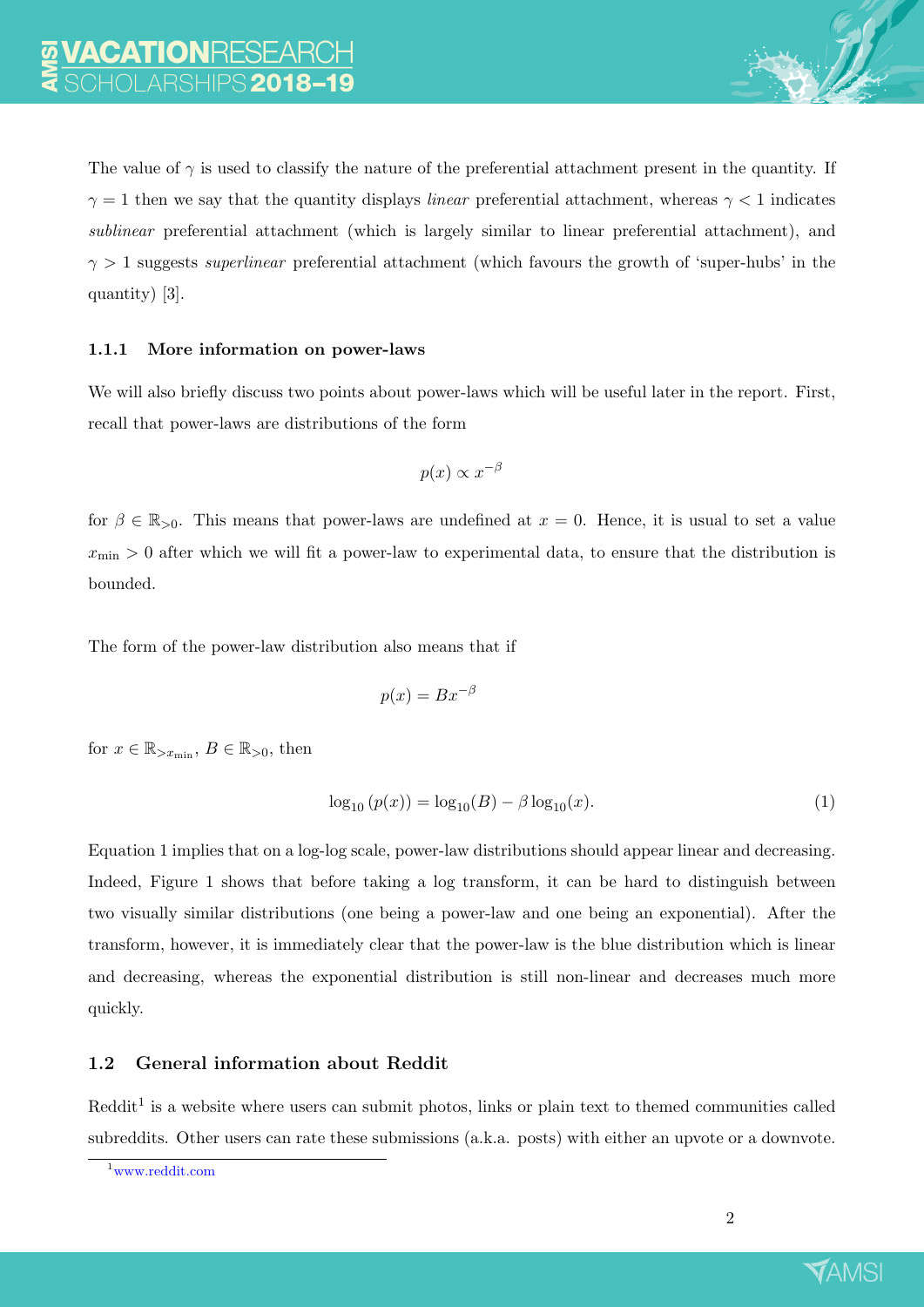

Figure 1: Plots of the pdfs of a power-law distribution and an exponential distribution before and after taking a log transform.

<span id="page-3-0"></span>They can also choose to comment on posts, and these comments can also be upvoted or downvoted.

The score of a piece of Reddit content (a post/comment) is displayed next to the content, and is defined as the piece of content's number of upvotes minus its number of downvotes. Aside from being displayed alongside content, Reddit also uses the number of upvotes and downvotes of each piece of content to determine where amongst the other content it should be displayed by using internal ranking algorithms. A short description of the two default ranking algorithms for posts and comments follows<sup>[2](#page-3-1)</sup>.

#### 1.2.1 Default post sorting algorithm

Reddit's default post sorting algorithm is called 'Hot'. It is defined in the following way: consider a Reddit post with u upvotes and d downvotes, that was posted at time  $t_p$  (note that all times here are in UNIX time: the number of seconds since midnight on January 1st, 1970 UTC). Then the post's score, s, will be  $s = u - d$ .

We define  $t_s$  as  $t_s := t_p - 1134028003$ . Here, 1134028003 is a reference date (07:46:43 on 8/12/2005) UTC). This is likely the exact date and time at which the Hot algorithm was first launched. This means that  $t_s$  is the difference (in seconds) between the post's submission time and the reference time in 2005.



<span id="page-3-1"></span><sup>&</sup>lt;sup>2</sup>Reddit's code is open source, so the sorting algorithms can be viewed directly via the [relevant section](https://github.com/reddit-archive/reddit/blob/master/r2/r2/lib/db/_sorts.pyx) in their [Github](https://github.com/reddit-archive/reddit) [repository.](https://github.com/reddit-archive/reddit)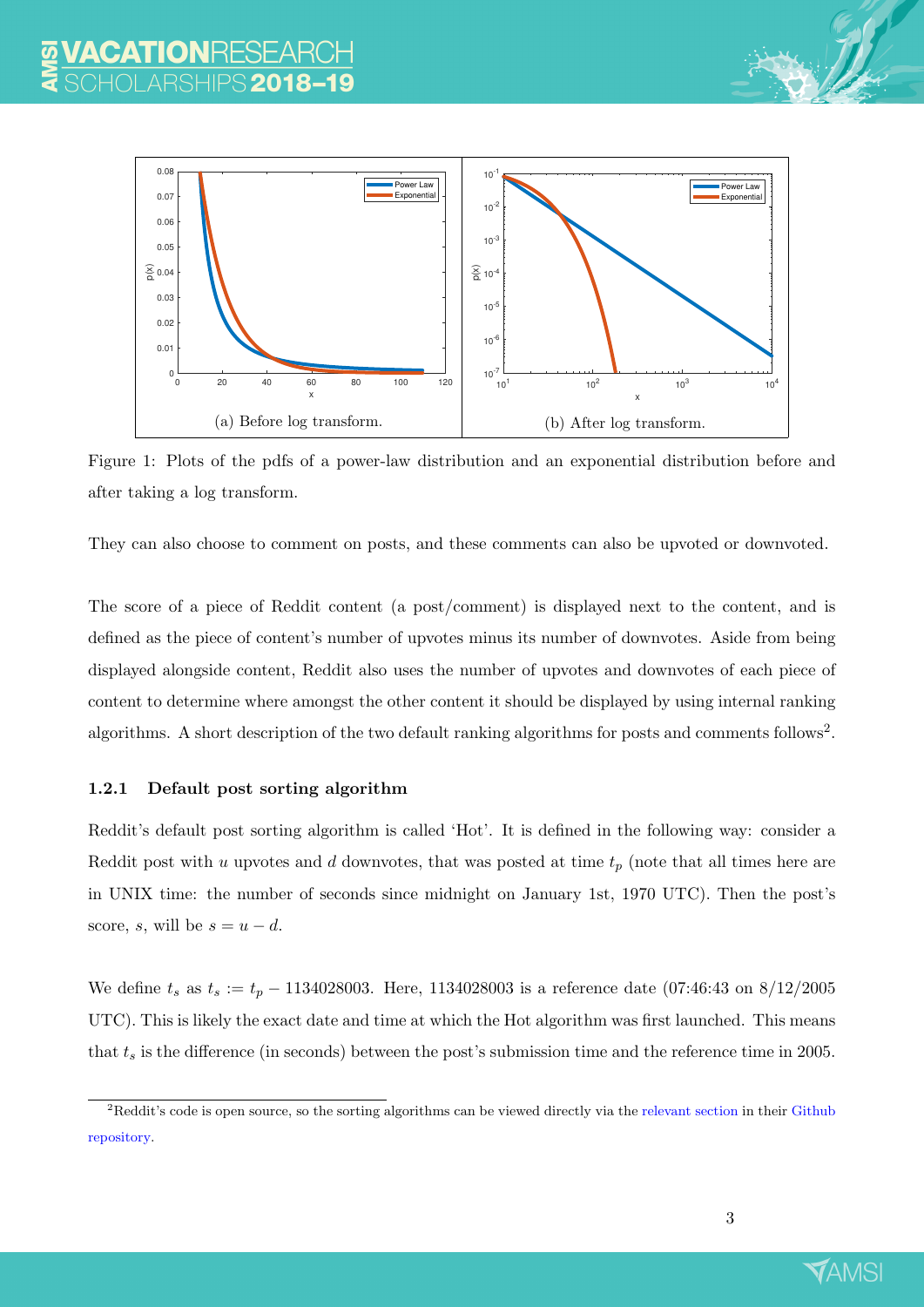



<span id="page-4-0"></span>Figure 2: A surface plot of Reddit's 'Hot' algorithm. The score ranges from -2000 to 2000, while time ranges from midnight on January 1st 2019 to midnight on January 2nd 2019.

Finally, we define  $\tilde{s}$  as  $\tilde{s} := \max\{1, |s|\}.$  The post's Hot rating, h, is then

<span id="page-4-1"></span>
$$
h = sign(s) \cdot log_{10}(\tilde{s}) + t_s/45000.
$$
 (2)

Figure [2](#page-4-0) is a surface plot of the Hot rating versus time and score. Notice that the Hot rating increases linearly for more recent posts. This means that more recent posts are favored over older posts. Also, the dependence on score is logarithmic in base 10, so, for example, the first 10 upvotes have the same effect as the next 100.

#### 1.2.2 Default comment sorting algorithm

The default comment sorting algorithm is called 'Best'. It is the lower bound of the 95 % Wilson score interval [\[2\]](#page-15-1) for the true proportion of upvotes to total votes. To define it precisely, let  $z_{0.95}$  be the value such that  $\mathbb{P}(X < z_{0.95}) = 0.95$  where  $X \sim N(0, 1)$ . Then for a comment with u upvotes and d downvotes, the comment's 'Best' rating b is

$$
b = \frac{\hat{p} + \frac{z_{0.95}^2}{2(u+d)}}{1 + \frac{z_{0.95}^2}{u+d}} - \frac{z_{0.95}}{1 + \frac{z_{0.95}^2}{u+d}} \sqrt{\frac{\hat{p}(1-\hat{p})}{u+d} + \frac{z_{0.95}^2}{4(u+d)^2}}.
$$
(3)

Figure [3](#page-5-0) shows the 95% Wilson score intervals for two hypothetical comments. While Comment 1 has a higher sample proportion of upvotes to total votes than Comment 2 (marked by the blue crosses on the plot), since Comment 2 has many more total votes, the lower bound for its Wilson score interval

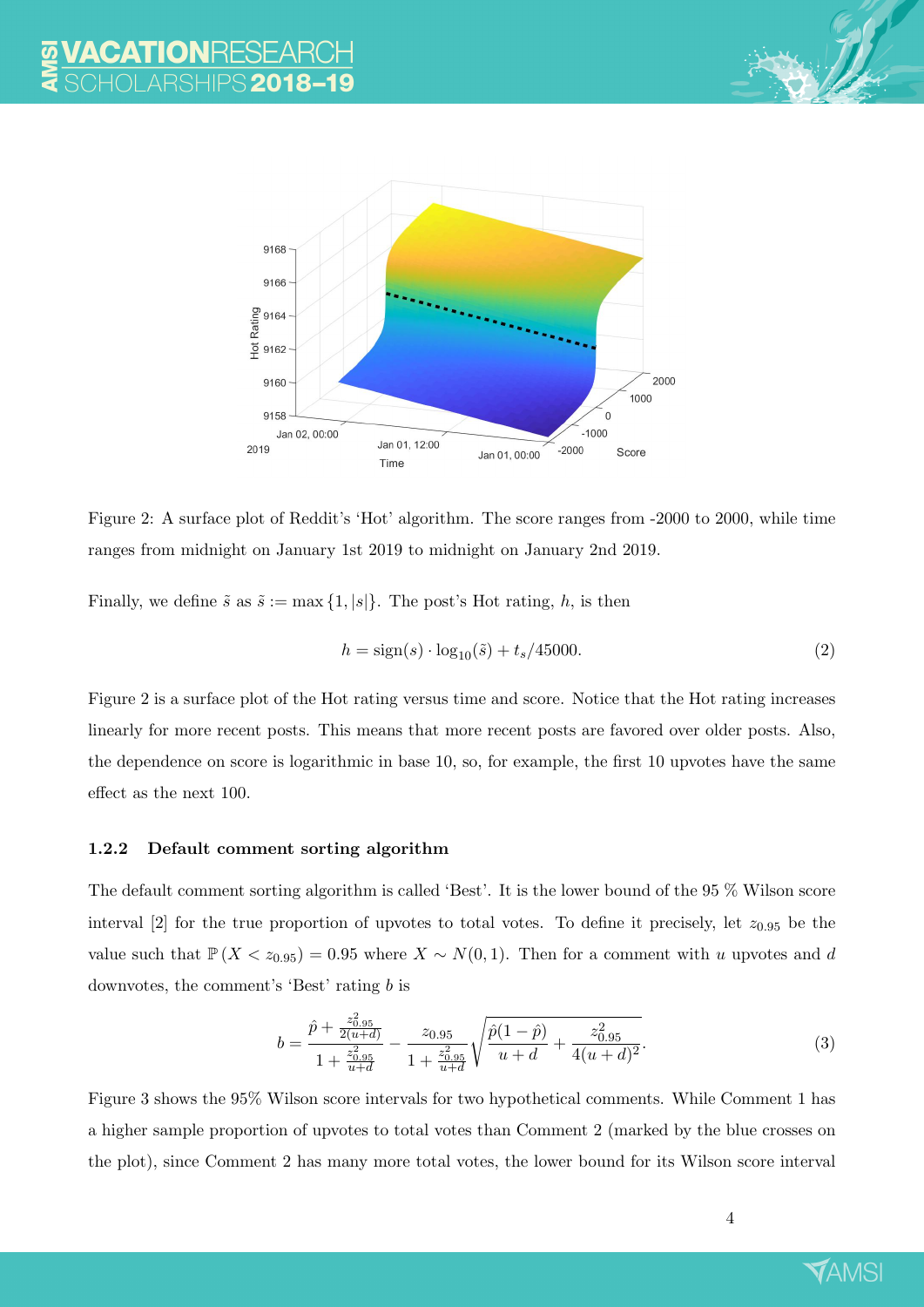

<span id="page-5-0"></span>Figure 3: Comparing the 95% Wilson score intervals for two hypothetical comments. The blue crosses mark the sample upvote proportions, while the purple lines mark the two comment's 'Best' ratings. Comment 2 would be ranked higher than Comment 1 even though Comment 1 had a higher sample upvote proportion.

(marked by the purple horizontal lines) is higher and hence Comment 2 has a higher 'Best' rating.

It is also worth noting that the default comment ranking algorithm has no direct time dependence. However, since comments are nested within posts, the time dependence in the default post ranking algorithm likely affects comments too.

## 2 Score distributions of Reddit comments and submissions

To establish the existence of the Matthew Effect in the scores of Reddit posts or comments, recall that the first step is to show that the scores follow a power-law distribution (or related heavy-tailed distribution). Since Reddit makes all of its submission and comment data freely available to the public, large collections of historical Reddit data have been created. We will use the website 'pushshift.io'<sup>[3](#page-5-1)</sup>, which is one example of a massive  $4$  Reddit data dump.



<span id="page-5-2"></span><span id="page-5-1"></span><sup>3</sup><https://pushshift.io/>

<sup>4</sup>For an idea of the scale of this data set, the file containing Reddit content from December 2018 (which can be found [here\)](https://files.pushshift.io/reddit/comments/) is over 12.5 GB!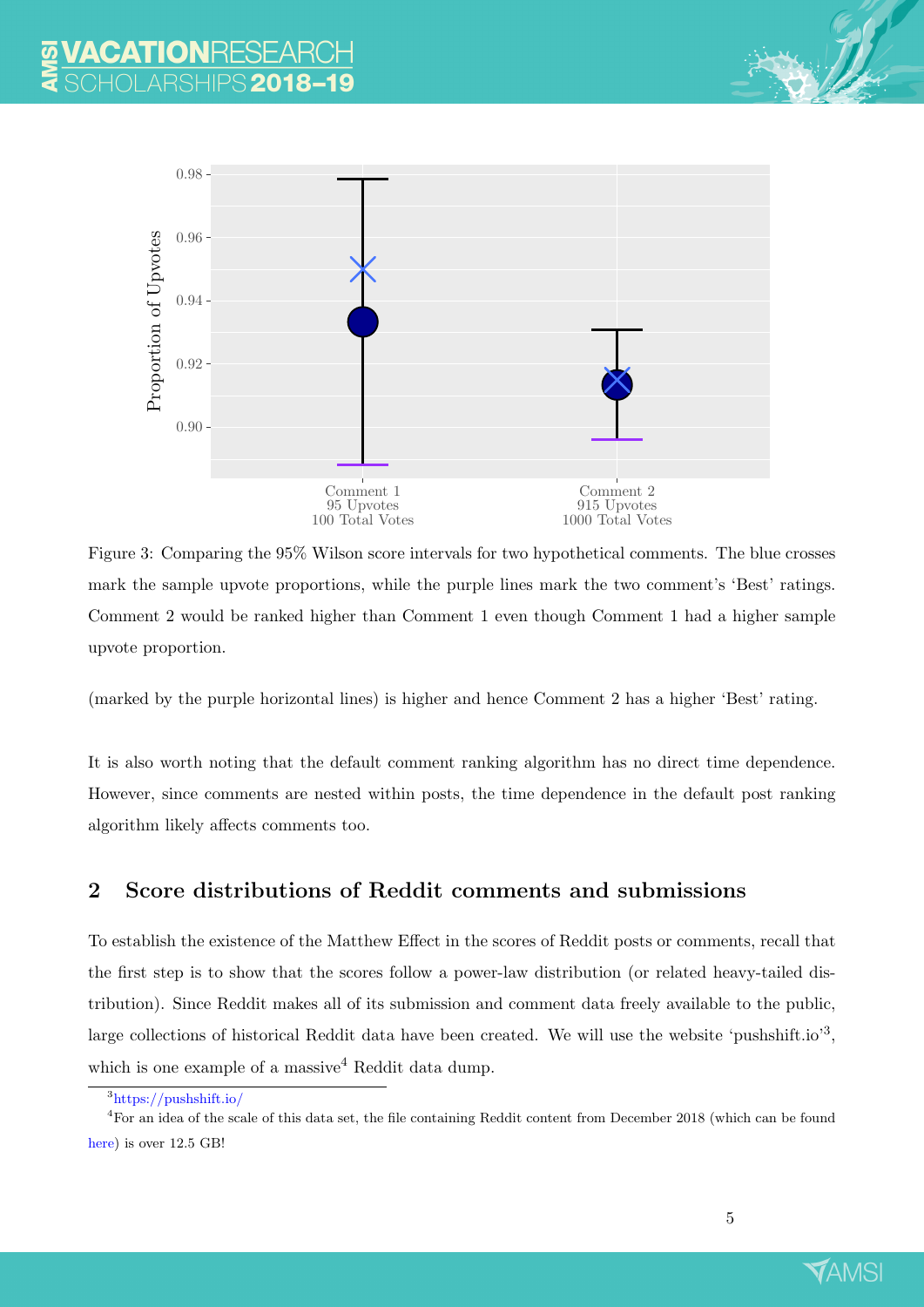

<span id="page-6-1"></span>Figure 4: Log-log histograms of the scores of posts to r/gaming and r/todayilearned.

We can use the Python package  $psaw^5$  $psaw^5$  to access the data from 'pushshift.io' within Python. psaw allows us to access the metadata of all of the comments and posts to any subreddit over a user specified length of time. We therefore write Python code to generate our own data sets of Reddit score data for a sample of subreddits. After cleaning this data, we can produce log-log histograms of the submissions and comment data for different subreddits. Note that in this case, cleaning the data mostly consisted of removing unnecessary data about each piece of content, because pushshift data contains extra information like the content's post time and the type of content (image/link/plaintext).

Figure [4](#page-6-1) shows log-log histograms of the scores of posts to r/gaming and r/todayilearned, respectively. Both histograms show a very strong drop off in the tail, which is likely due to the time dependence in the post ranking formula (Equation [2\)](#page-4-1). This formula causes older posts to drop in rank and hence be less visible to users and therefore less likely to be upvoted.

The decreasing linear trend that we are hoping to observe is reasonably strong after the first bin for the posts from r/gaming, however the posts from r/todayilearned have a much more interesting distribution for the first two decades, before it starts to follow the decreasing linear trend (excluding the drop in the tail). Note that while we examined several extra subreddits, only  $r/gaming$  and



<span id="page-6-0"></span><sup>&</sup>lt;sup>5</sup>psaw's documentation can be found [here.](https://github.com/dmarx/psaw)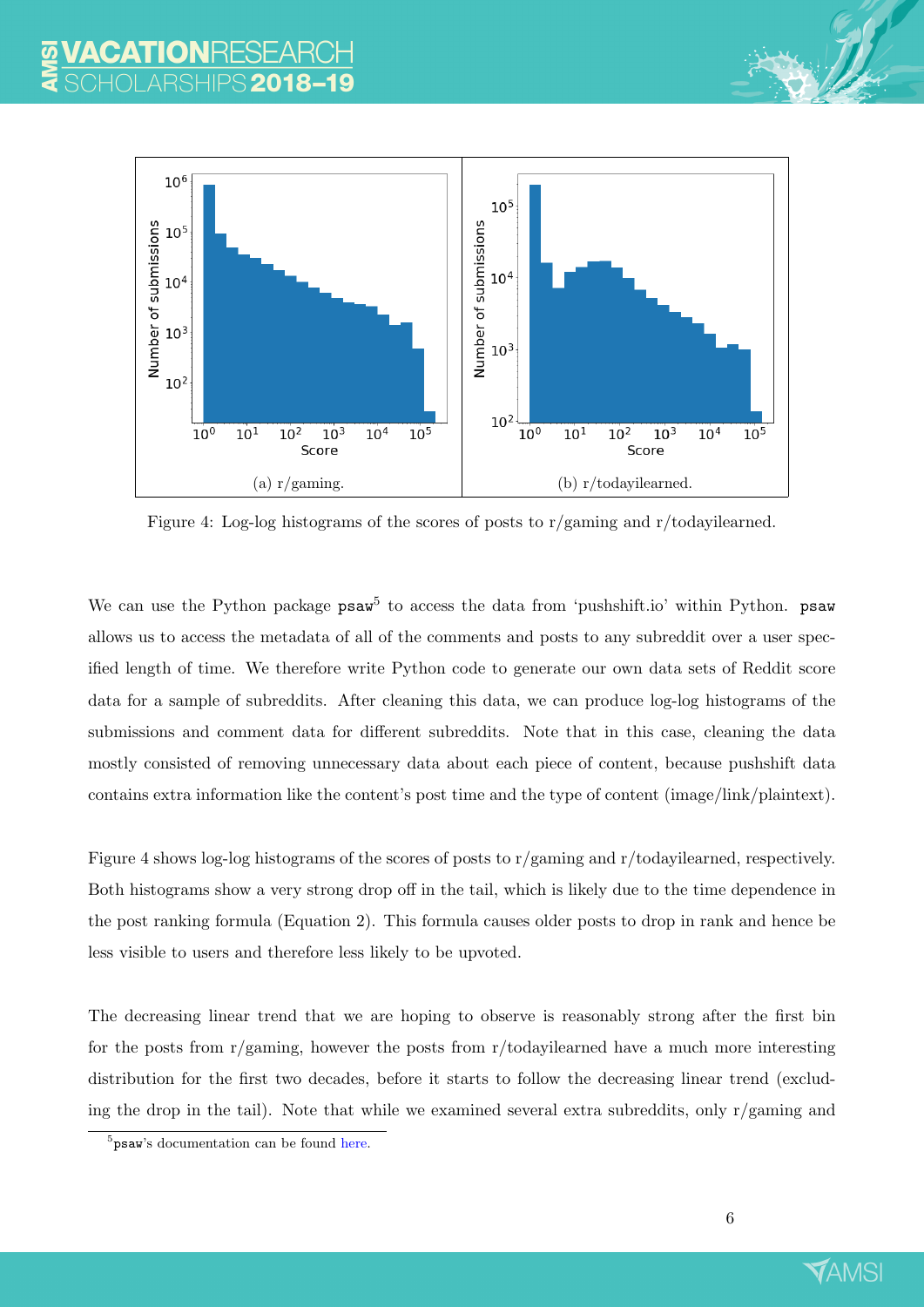

Figure 5: Comparing the fitted distributions for the r/gaming and r/todayilearned post data.

<span id="page-7-2"></span>r/todayilearned have been included in this report for illustration purposes.

We can use the Python package  $powerlaw<sup>6</sup>$  $powerlaw<sup>6</sup>$  $powerlaw<sup>6</sup>$  to fit a number of potential distributions to a data set that we suspect might follow a power-law distribution (the full list of candidate distributions which are fitted is: power-law, truncated power-law, exponential, stretched exponential and log-normal<sup>[7](#page-7-1)</sup>). The package uses the method of maximum likelihood to fit these distributions to the data set (more information about this method can be found in [\[1\]](#page-15-2)), which can then be plotted to produce images like those in Figure [5.](#page-7-2) Note that while there are methods to estimate the best possible value of  $x_{min}$ , for simplicity we will instead choose our  $x_{min}$  value manually based on plots of the data.

Visually, the fit for all of the candidate distributions appears to be quite good, except in the tail where none are able to fully capture the dramatic drop. However, visually assessing which distribution best fits the data is highly subjective. The power-law package is also able to perform log-likelihood ratio tests to more rigorously determine which of the candidate distributions fits best.

We will briefly outline the idea of this test. Informally, the hypotheses for this type of test are as



<span id="page-7-1"></span><span id="page-7-0"></span><sup>6</sup> powerlaw's documentation can be found [here.](https://pythonhosted.org/powerlaw/)

<sup>7</sup>See Appendix A for a definition of each of these distributions.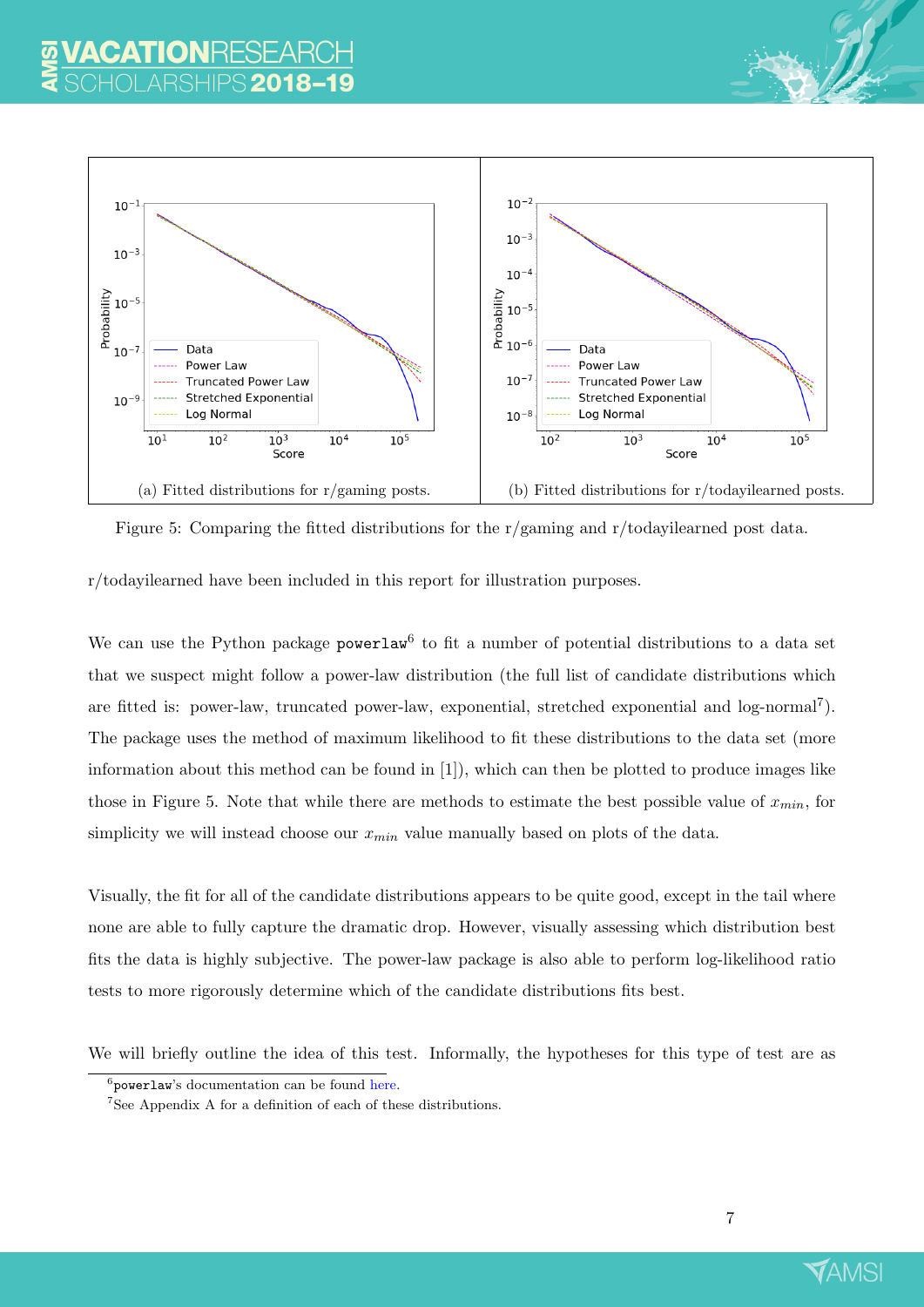follows.

 $H_0$ : The data is more likely to follow the null distribution. versus

 $H_a$ : The data is more likely to follow the alternative distribution.

If the observed log-likelihood ratio is positive, this indicates that the null distribution is a better fit than the alternative distribution, and conversely a negative log-likelihood ratio implies that the alternative distribution is a better fit than the null distribution. Underlying statistics allow us to determine the theoretical distribution of the log-likelihood ratio, and hence allow us to construct a p-value that we can use to retain or reject the null hypothesis. More details on this type of testing can be found in [\[1\]](#page-15-2).

Table [2](#page-7-2) summarises the application of the log-likelihood ratio test to the r/gaming post data set, with the fitted power-law as the null distribution. It is therefore clear that at the 95% level, the truncated power-law and log-normal distributions are significantly better than the power-law, while there is insufficient evidence to determine whether the power-law is a better fit than the stretched exponential.

We can then run a second set of tests, this time using the truncated power-law as the null distribution. The results of these further tests are summarised in Table [2.](#page-9-0) This suggests that the truncated power-law is significantly better than both the stretched exponential and log normal distributions at the 95% level. Hence, of the 5 candidate distributions which were examined, the truncated power-law is the best fit.

A truncated power-law is the distribution obtained when you multiply the kernel of a power-law by the kernel of an exponential distribution, resulting in a distribution of the form

$$
p(x) \propto x^{-\beta} e^{-\lambda x}
$$

for  $\beta, \lambda \in \mathbb{R}_{>0}$ . They behave similarly to a normal power-law except for very large values of x, where they drop faster than a power-law. Nevertheless, the close relationship between power-laws and truncated power-laws places them in the 'related heavy-tailed distribution' category, so observing their presence should be enough to satisfy to first condition of the Matthew Effect.

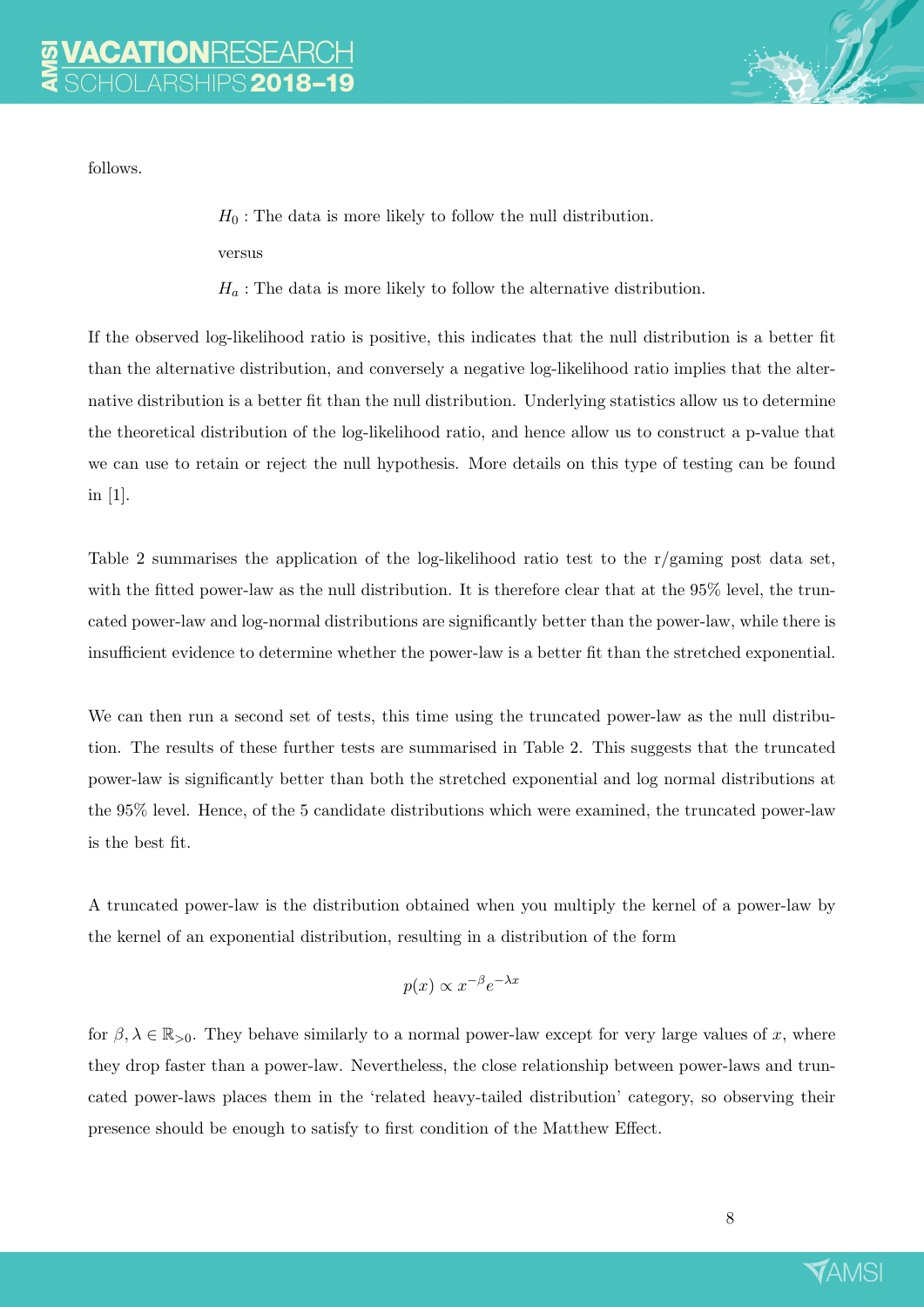

| Distribution                     |     |          | Truncated Power Law   Exponential   Stretched Exponential   Log Normal |            |
|----------------------------------|-----|----------|------------------------------------------------------------------------|------------|
| Log Likelihood Ratio   $-125.43$ |     | 35815.85 | 9.99                                                                   | $-70.63$   |
| Associated p value               | 0.0 | 0.0      | 0.67                                                                   | $1.00e-12$ |

Table 1: Summary of the first set of tests for r/gaming. A positive log-likelihood ratio indicates that the null distribution is more likely, while a negative log-likelihood ratio indicates that the alternative distribution is more likely.

| <b>Distribution</b>           | Stretched Exponential   Log Normal |          |
|-------------------------------|------------------------------------|----------|
| Log Likelihood Ratio $ 54.80$ |                                    | 135.43   |
| Associated p value            | 7.87e-15                           | 3.82e-17 |

<span id="page-9-0"></span>Table 2: Summary of the second set of tests for r/gaming.

Note that this form of testing is not a direct test on whether the score data does or does not follow a given distribution. Such testing is possible - one method uses K-S statistics and bootstrapping [\[1\]](#page-15-2). However for our purposes, this is likely unnecessary, since it is clear that the truncated power-laws fit our data well over the majority of the data's range.

We can repeat the procedure above for comments. Figures [6](#page-10-0) and [7](#page-10-1) show the log-log histograms and fitted distributions for r/gaming and r/todayilearned comments. Interestingly, the comment data appears to follow the decreasing linear trend much more closely.

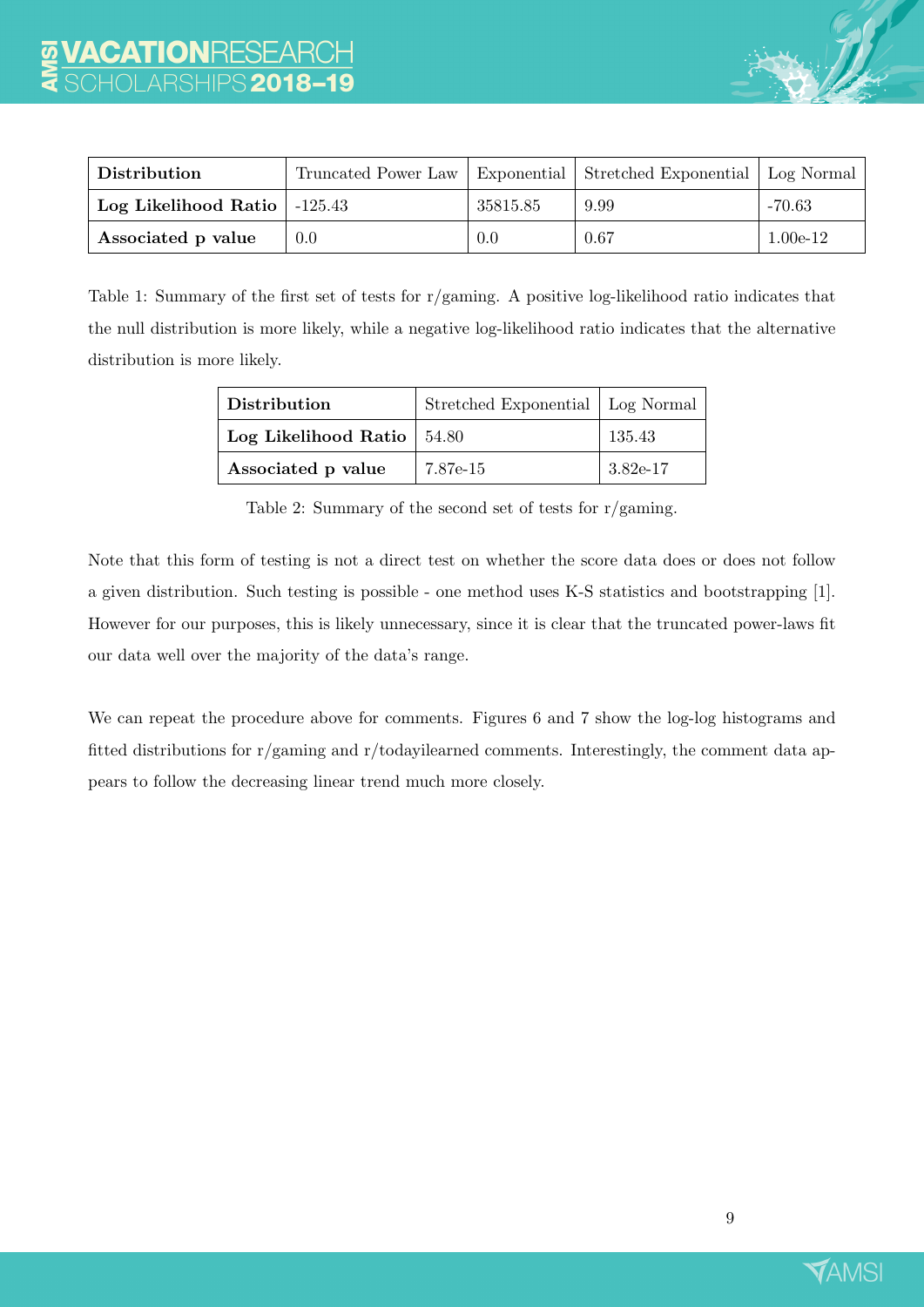

Figure 6: Log-log histograms of the scores of comments from r/gaming and r/todayilearned.

<span id="page-10-0"></span>

<span id="page-10-1"></span>Figure 7: Comparing the fitted distributions for the r/gaming and r/todayilearned comment data.

According to the log-likelihood ratio tests, the truncated power-law is also the best fit for the distribution of comment scores from both subreddits.

## 3 Time resolved data

Given that our work in the previous section shows that the score distributions of posts and comments from several subreddits are plausibly distributed as truncated power-laws, we now focus on the second

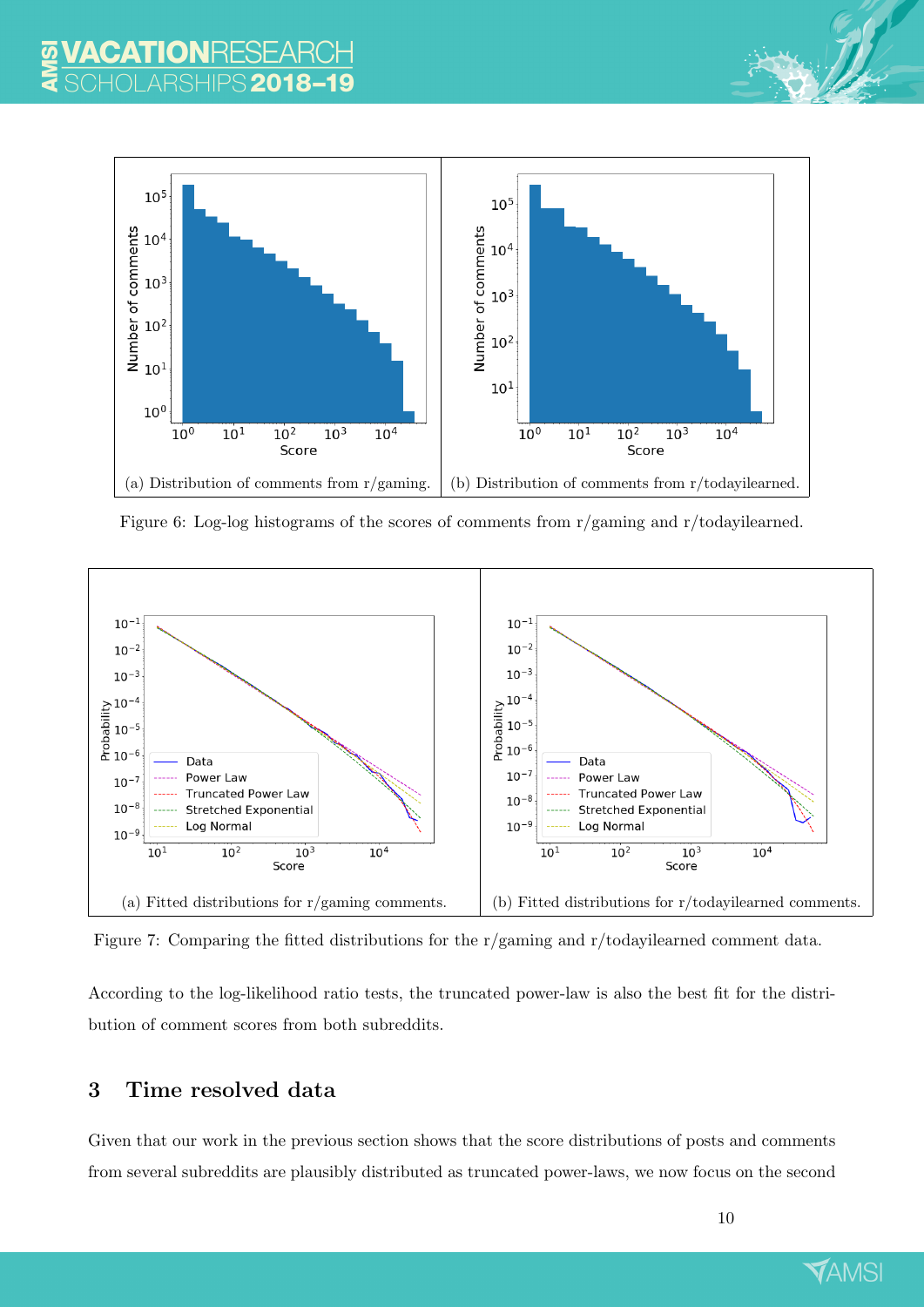criteria for establishing the existence of the Matthew Effect. Recall that this second condition was that the rate of change in score for a piece of content is proportional to the content's current score, s, i.e.

$$
\frac{\Delta s}{\Delta t} = A(t)s^{\gamma}.
$$

While in reality the coefficient  $A(t)$  will be time dependent (since posts and comments have a limited lifespan before they are hidden by the ranking algorithms), we will simplify this expression by treating A as a constant. Under this assumption, after taking a log transform the relationship becomes

$$
\log_{10}\left(\frac{\Delta s}{\Delta t}\right) = \log_{10}(A) + \gamma \log_{10}(s).
$$

Hence, provided that  $\gamma$  is positive, if the above relationship holds, then on log-log axes we should observe a linear increasing trend.

To establish this relationship requires time resolved data about Reddit content. This essentially means that we need to track content, which is possible by using the Python package  $prox^8$  $prox^8$ .  $prox$  allows us to access submission and comment streams via the Reddit API, and to check the current score of a post/comment using the content's unique ID. Hence, we write a script that tracks a given number of posts/comments over 18 hours at approximately 1 hour intervals. 18 hours was chosen as the tracking lifetime since after some experimentation, it appears that most posts and comments have only negligible changes in score after that length of time.

One complication is that most subreddits do not receive large numbers of new posts every hour. Many will only have 5-50 new posts created each hour, so attempting to track large numbers of posts can take significantly more that 18 hours, because the script will need to spend several hours searching for posts as well. To avoid this, instead of getting time resolved data at an individual subreddit level, we can just track large numbers of posts made to r/all. As the name suggests, r/all compiles posts from all of the subreddits on Reddit, meaning that there are many more new posts submitted to  $r/all$ than any other subreddit. Tracking comments, however, does not tend to have this problem, since new comments are made far more frequently than new posts.

Figure [8](#page-12-0) is a score versus time plot of 2,000 posts to r/all. However, analysing the raw time resolved data of individual posts or comments will not be sufficient, since the process of Reddit content being



<span id="page-11-0"></span><sup>&</sup>lt;sup>8</sup>praw's documentation can be found [here.](https://praw.readthedocs.io/en/latest/)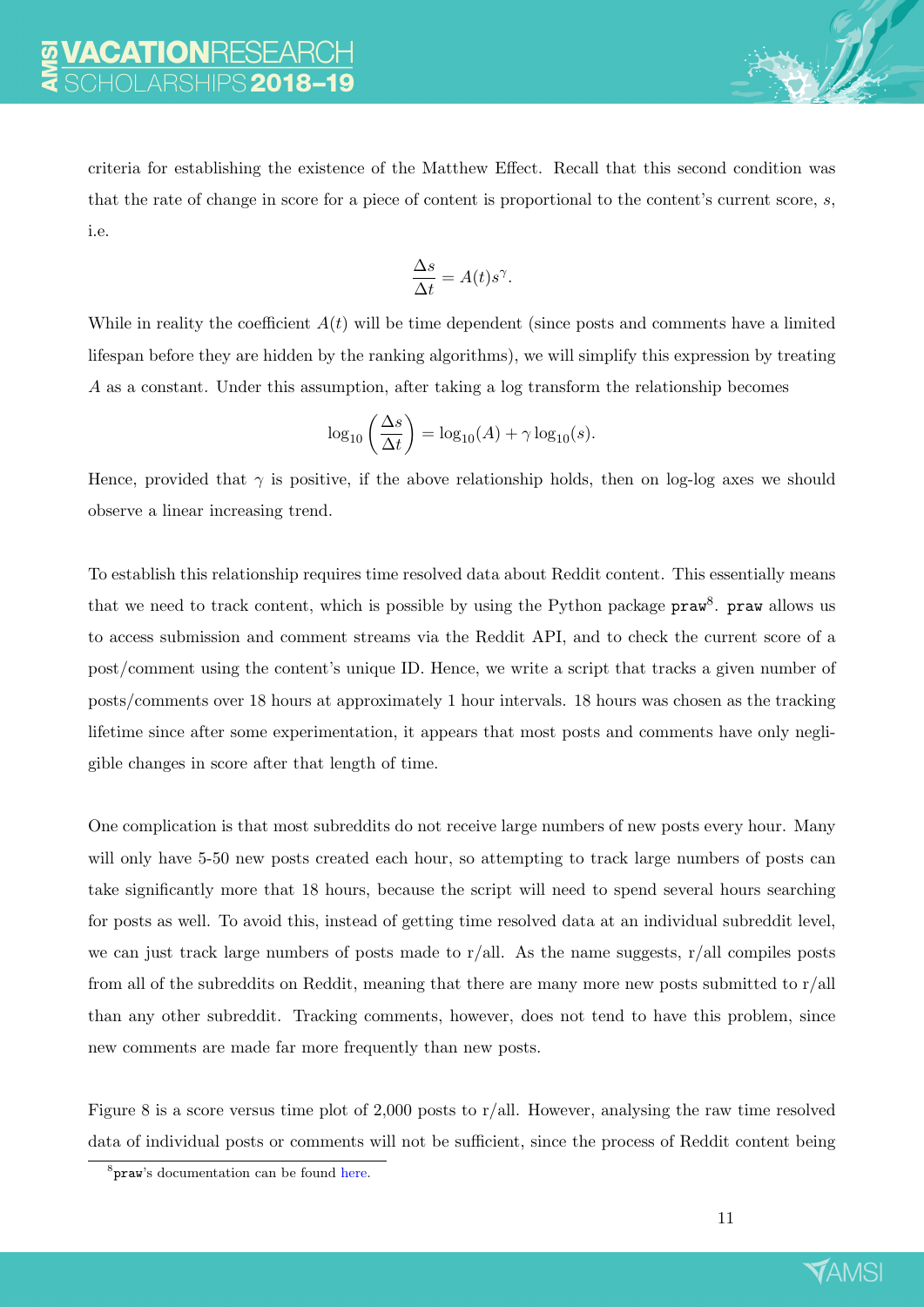

<span id="page-12-0"></span>Figure 8: Score vs time for 2000 posts to r/all.

upvoted and downvoted is inherently stochastic. Instead, we will first need to apply a technique to try to account for this stochastic nature. There are two main methods which have been employed previously; averaging and cumulation [\[3\]](#page-15-0). In this project we will employ the former.

As the name suggests, the method of averaging intends to average out the stochastic fluctuations in our time resolved data to retrieve the underlying trend. The time resolved data which was collected takes the form of two matrices. One matrix contains the scores of the content and the other contains the UNIX time stamps at which the score data was collected. Each row of the matrix represents an individual piece of content. Hence, taking the row-wise difference of the score matrix and dividing it element-wise by the row-wise difference of the timestamp matrix will give us an approximation for  $\Delta s$  $\frac{\Delta s}{\Delta t}$ . Since we have taken row-wise differences of both matrices, the matrix of rates will have one less column than the matrices of scores and times. If we discard the last row of the scores matrix, however, then scores and rates matrices will have the same dimensions, allowing us to pair the data in these matrices element-wise. We discard the last column of the score matrix since the content's rate of change at the last time step should be negligible.

We then collate all of the pairs of scores and rates of change in score, before binning them by score into groups of roughly 100. We then find the average score and average rate of change of score within each bin. This process will give us vectors of average scores and average rates. After taking log transforms of these vectors, we want to recover an increasing linear trend, as discussed earlier.

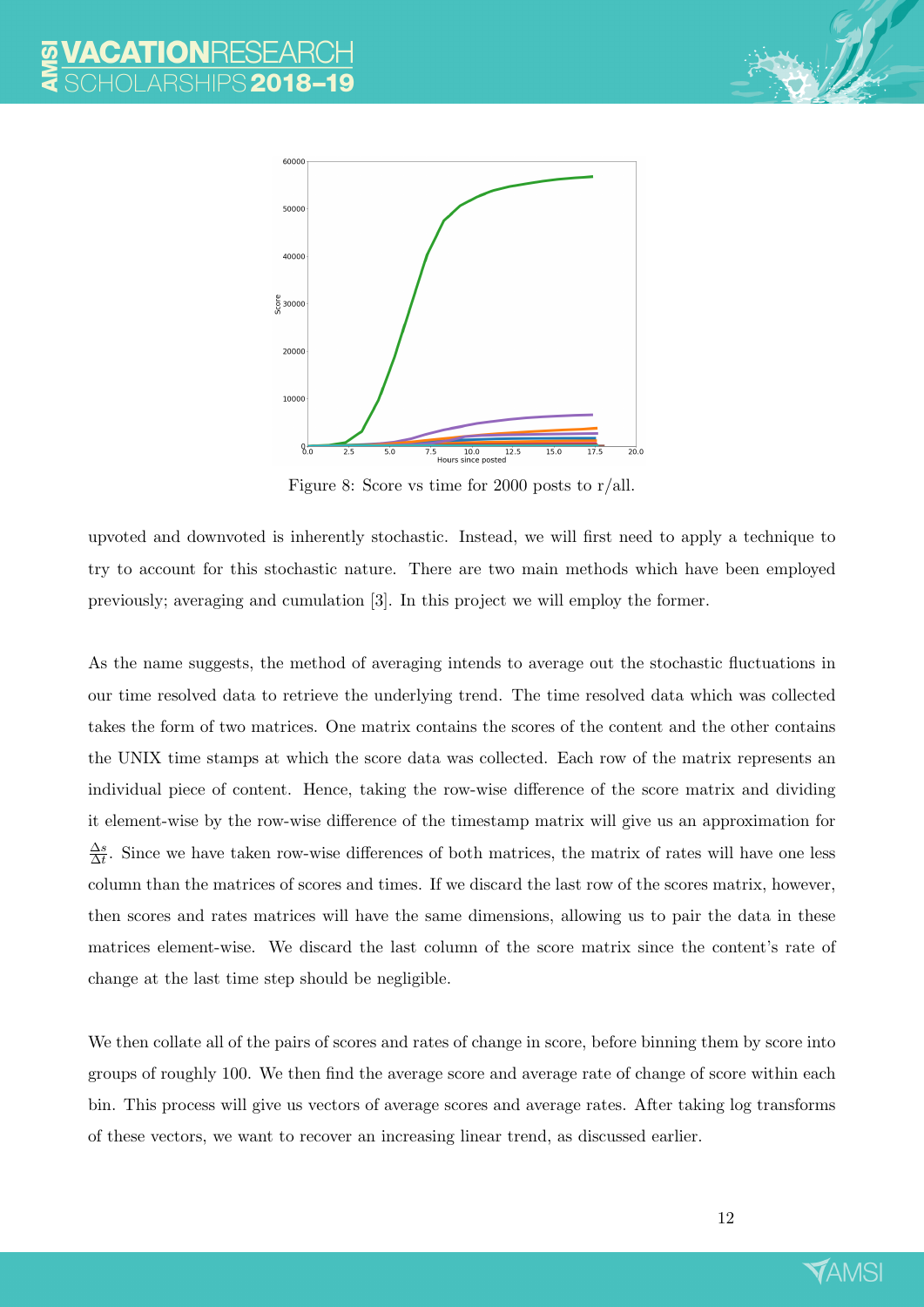When this process is applied to the time resolved data from Figure [8,](#page-12-0) Figure [9](#page-13-0) is the result. Here a linear regression has been fitted as the black line, with the grey shaded area around the line representing a 95% confidence interval for the regression. The coefficients of the line of best fit and corresponding  $r<sup>2</sup>$  value are also included. Of note is the slope of the regression, since this is our approximation for γ. In this case, a strong positive linear trend is present, with  $\gamma = 0.827$ . R calculates the 95% confidence interval for  $\gamma$  as (0.74, 0.91), suggesting the presence of slightly sublinear preferential attachment.

Note that the assumption plots for each linear model included in this section can be found in Appendix B. For the linear model in Figure [9,](#page-13-0) the Normal Q-Q plot indicates that normality is likely reasonable given the small dataset. The majority of the data on the Normal Q-Q plot follows the roughly linear trend that we would expect, however there is a clear deviation in the tails. Homoskedasticity and linearity also appear to be justified, since aside from a few points, the scatter on the Residuals versus Fitted plot appears to be random, and its variance appears to be roughly constant. Independence is also likely to be justified, since knowledge of the score of one post/comment should not affect our knowledge of the score of another post/comment.



<span id="page-13-0"></span>Figure 9: Average score vs average rate of change in score for posts to r/all after log transformation.

Having established strong evidence of sublinear preferential attachment in Reddit posts, we can also apply the same techniques to comments. Since these are easier to track, we can get time resolved data for comments at the subreddit level. Figure [10](#page-14-0) shows the result of the averaging technique applied to

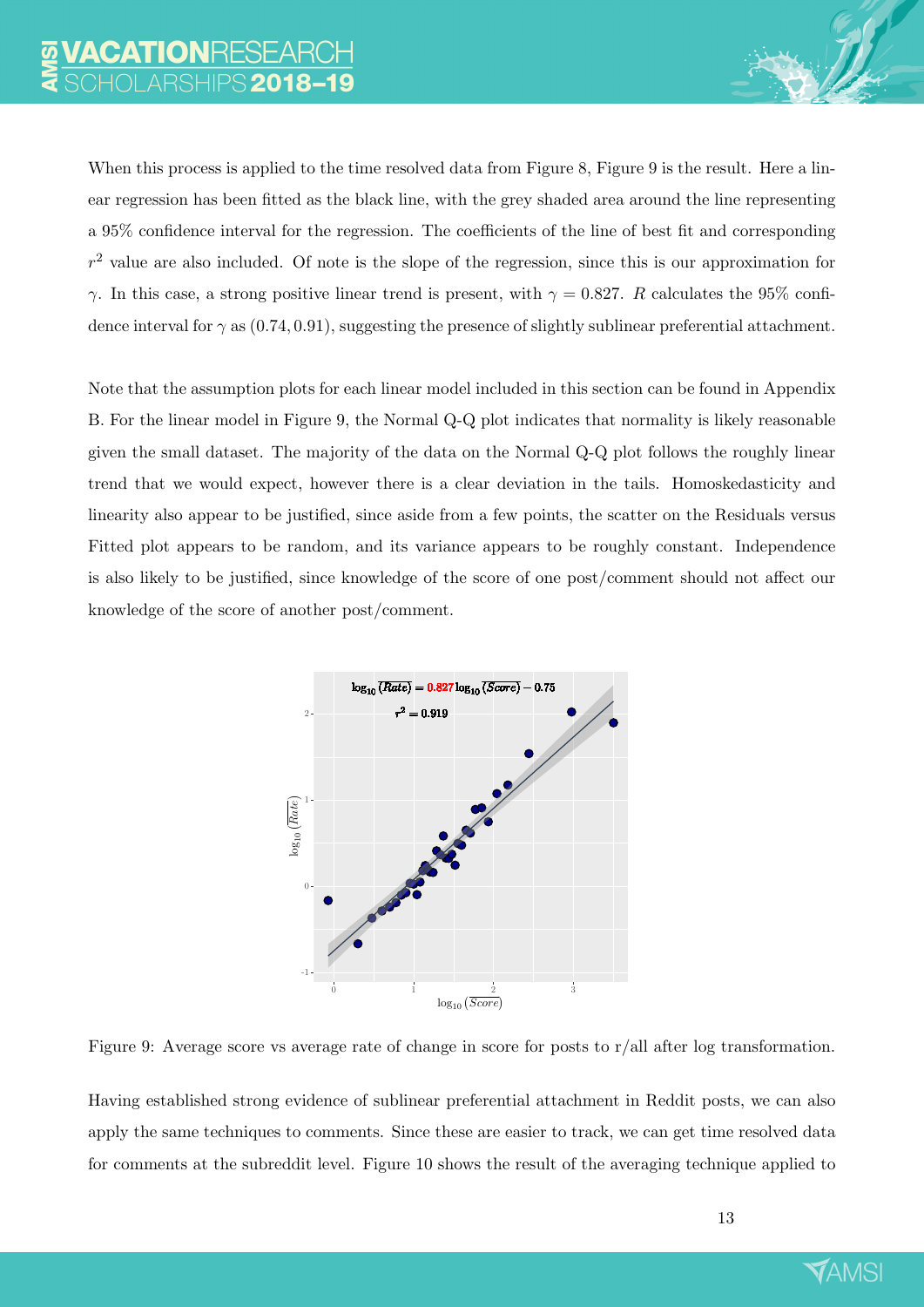

<span id="page-14-0"></span>Figure 10: Average score vs average rate of change in score for comments to r/gaming and r/todayilearned after log transformation.

time resolved comment data from r/gaming and r/todayilearned respectively. Both plots show strong linear trends in the averaged data. For r/gaming,  $\gamma = 0.896$ , while for r/todayilearned  $\gamma = 0.738$ . Both cases, therefore, also suggest the presence of sublinear preferential attachment.

While we have only shown two subreddits in this report, this process can be easily adapted to examine any subreddit. As discussed earlier, smaller subreddits are harder to collect time resolved data on, but in theory the Python scripts that were in applied in this report should work on any subreddit.

## 4 Summary

By using the Python packages psaw and powerlaw, we have been able to establish that the score distributions of both posts and comments to r/gaming and r/todayilearned are plausibly distributed as truncated power-laws.

By gathering time resolved data using praw, we were also able to establish the proportionality between a piece of content's current score and its rate of increase in score for both subreddits.

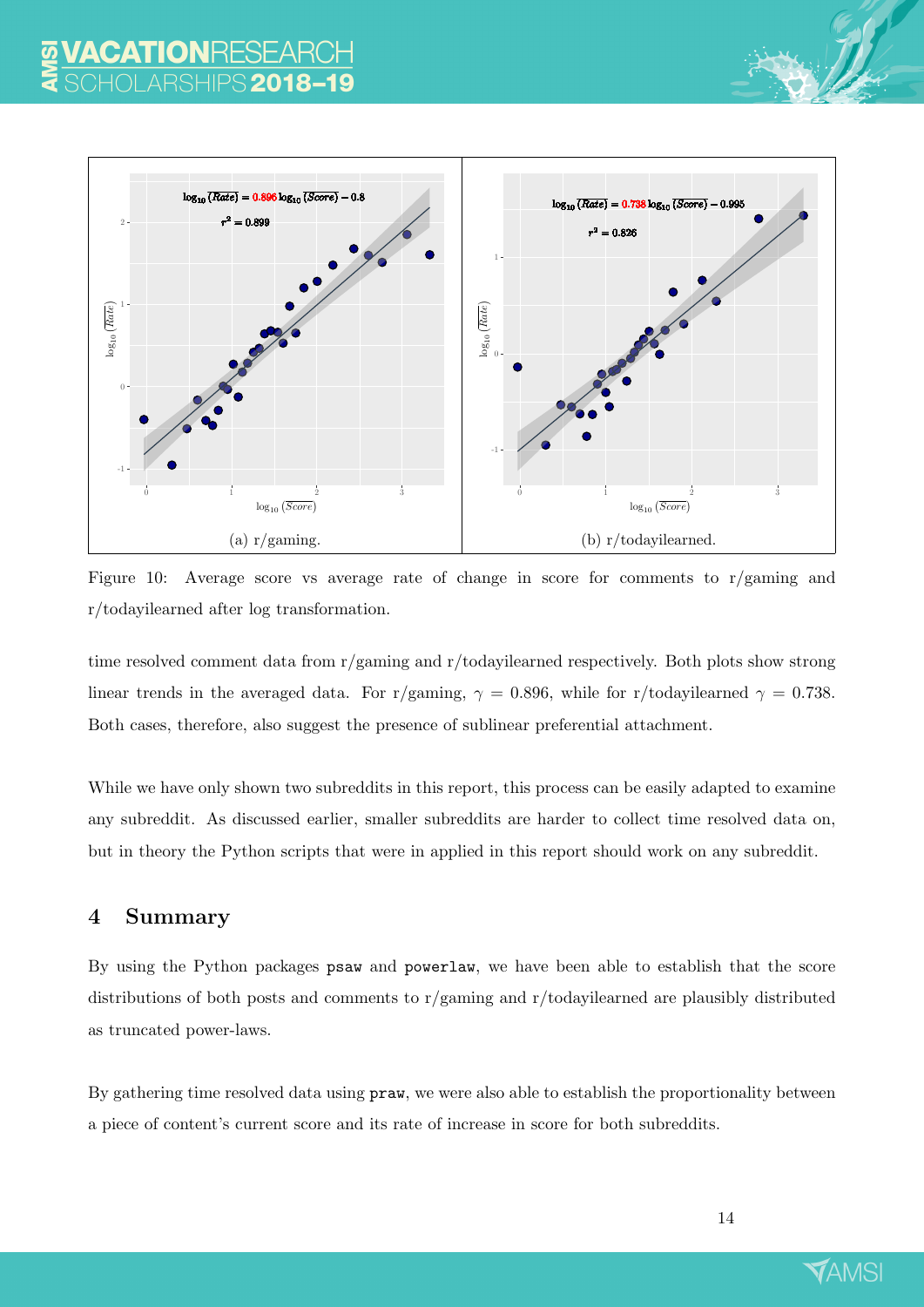This strongly suggests the existence of sublinear preferential attachment for both of these subreddits. The same process can easily be applied to more subreddits to broaden the scope of this study.

One piece of future research that is not strictly related to the topic of this report is to create a Markov chain to simulate Reddit content. It would be interesting to try and account for the strange shapes that were observed in the log-log histograms earlier in the report, like the log-log histogram of scores for posts to r/todayilearned.

## 5 References

- <span id="page-15-2"></span>[1] A. Clauset, C.R. Shalizi, and M.E.J. Newman. Power-law distributions in empirical data. SIAM Review, 51(4):661–703, 2009.
- <span id="page-15-1"></span>[2] Edwin Wilson. Probable Inference, the Law of Succession, and Statistical Inference. Journal of the American Statistical Association, 22:209–212, 1927.
- <span id="page-15-0"></span>[3] Matjaž Perc. The Matthew effect in empirical data. *Journal of the Royal Society Interface*, 11, 2014.

## Appendices

| Name of distribution: | Kernel of pdf:                                                    |  |
|-----------------------|-------------------------------------------------------------------|--|
| Power-law             |                                                                   |  |
| Truncated power-law   | $e^{-\lambda x}x^{-\alpha}$                                       |  |
| Exponential           | $e^{-\lambda x}$                                                  |  |
| Stretched Exponential | $x^{\beta-1}e^{-\lambda x^{\beta}}$                               |  |
| Log-normal            | $\frac{1}{x} \exp \left(-\frac{(\ln(x)-\mu)^2}{2\sigma^2}\right)$ |  |

## A Distribution definitions

Table 3: The kernels of each of the distributions used in the log-likelihood ratio tests [\[1\]](#page-15-2).

## B Assumption plots

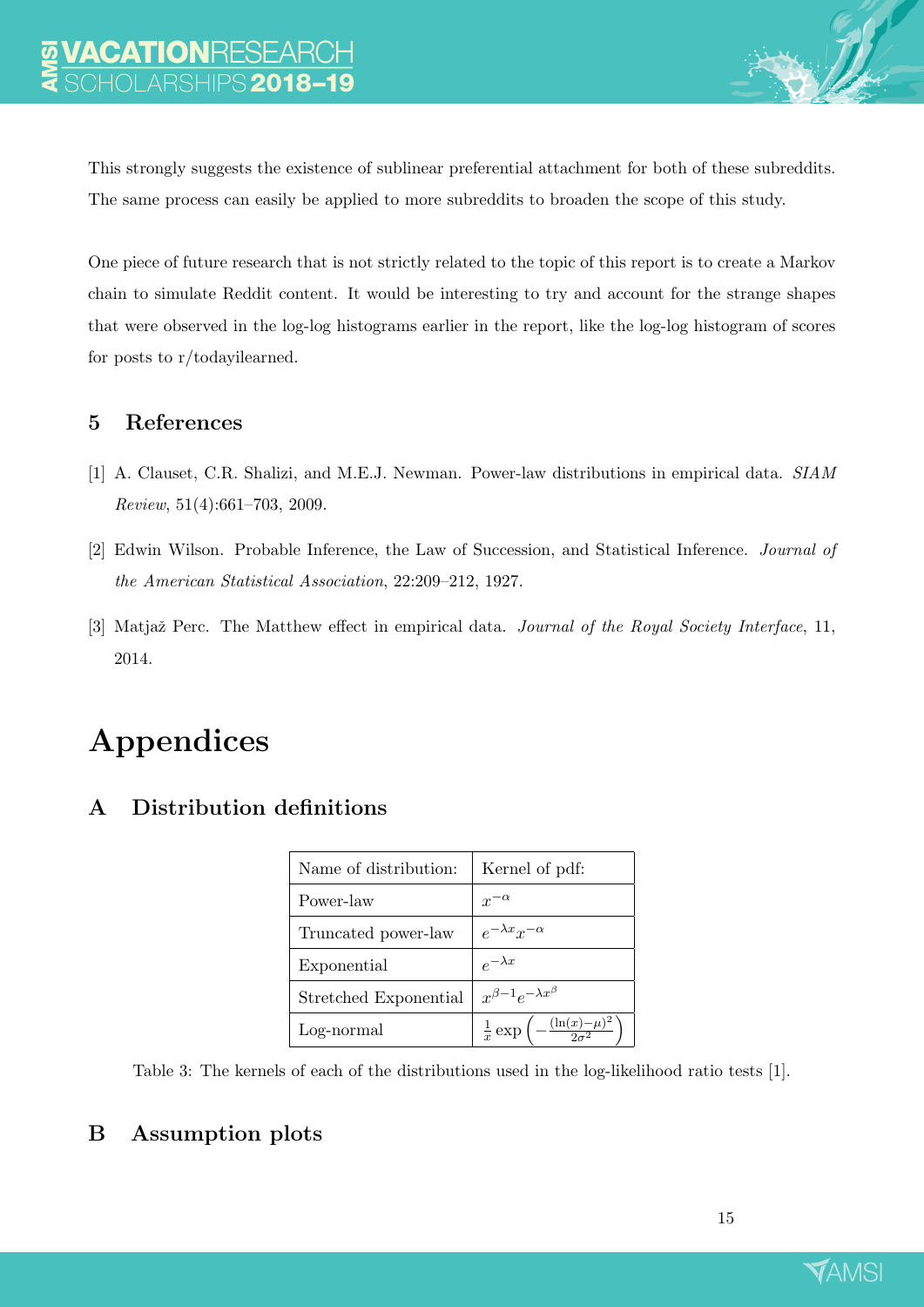

Figure 11: Assumptions for the r/all linear model.

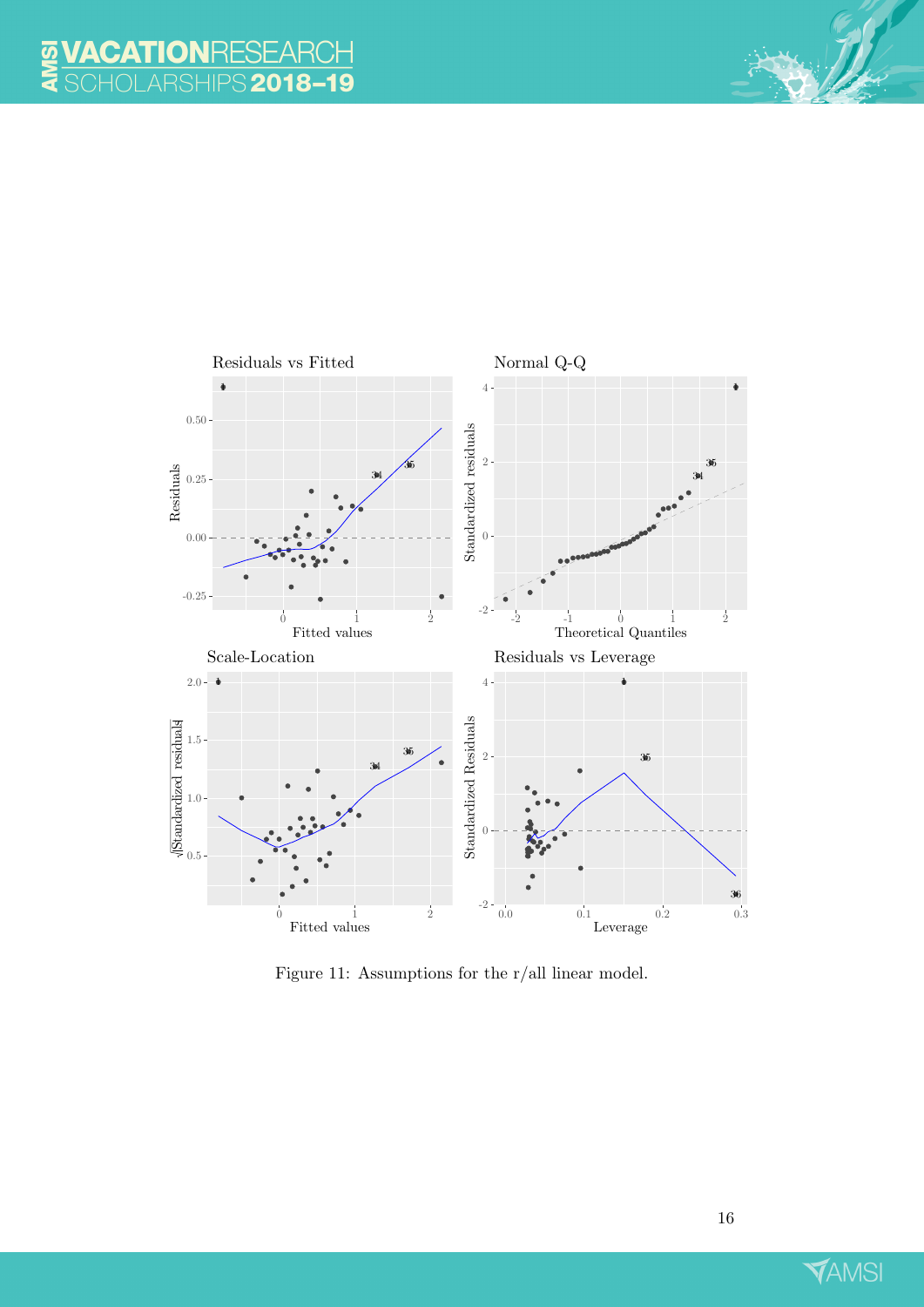

Figure 12: Assumption plots for the r/gaming linear model.